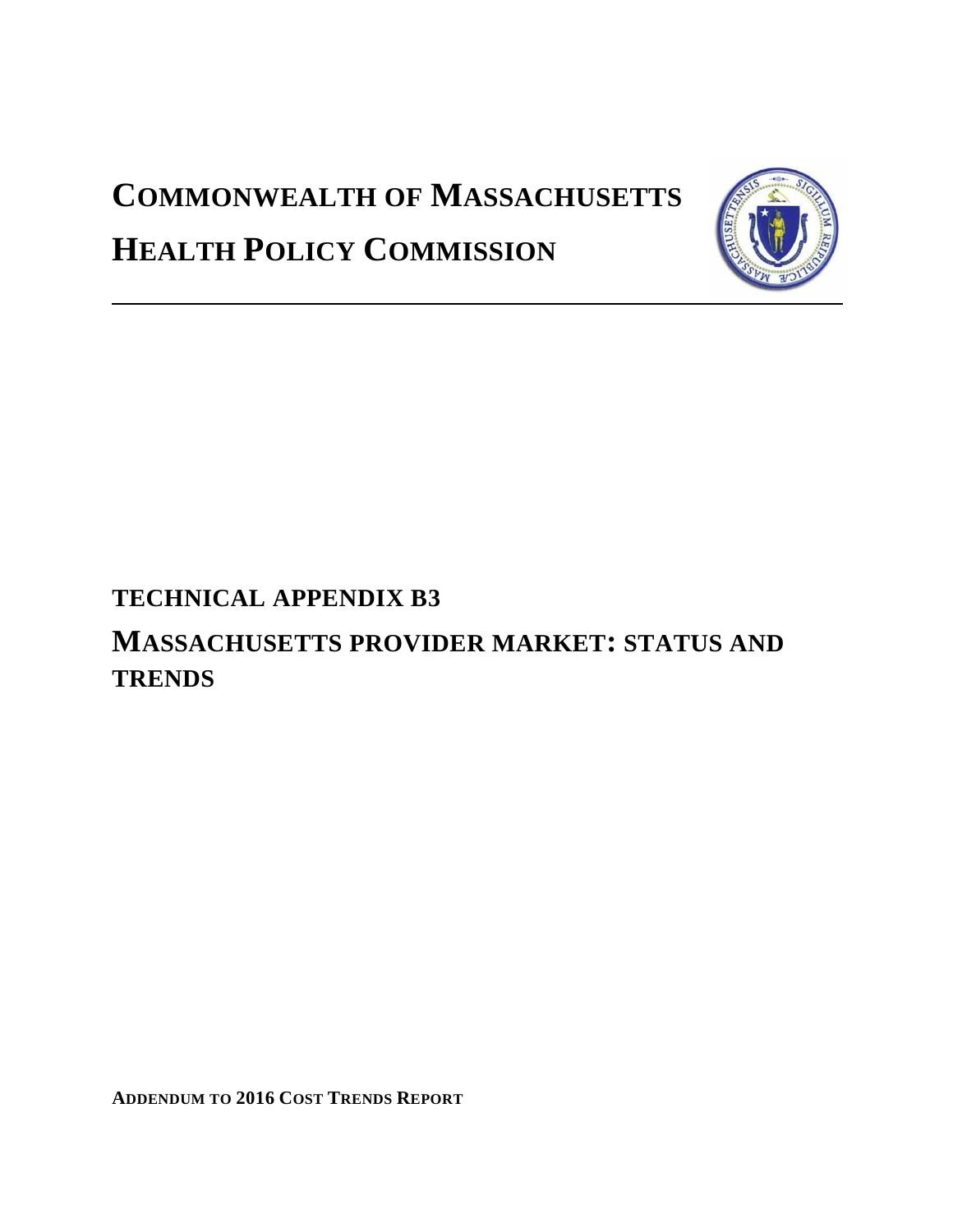# **Table of Contents**

| 2 Primary care physician primary sites of practice reported to the RPO program |
|--------------------------------------------------------------------------------|
|                                                                                |
|                                                                                |
|                                                                                |
|                                                                                |
|                                                                                |
|                                                                                |
|                                                                                |
|                                                                                |
|                                                                                |
|                                                                                |
|                                                                                |
|                                                                                |
|                                                                                |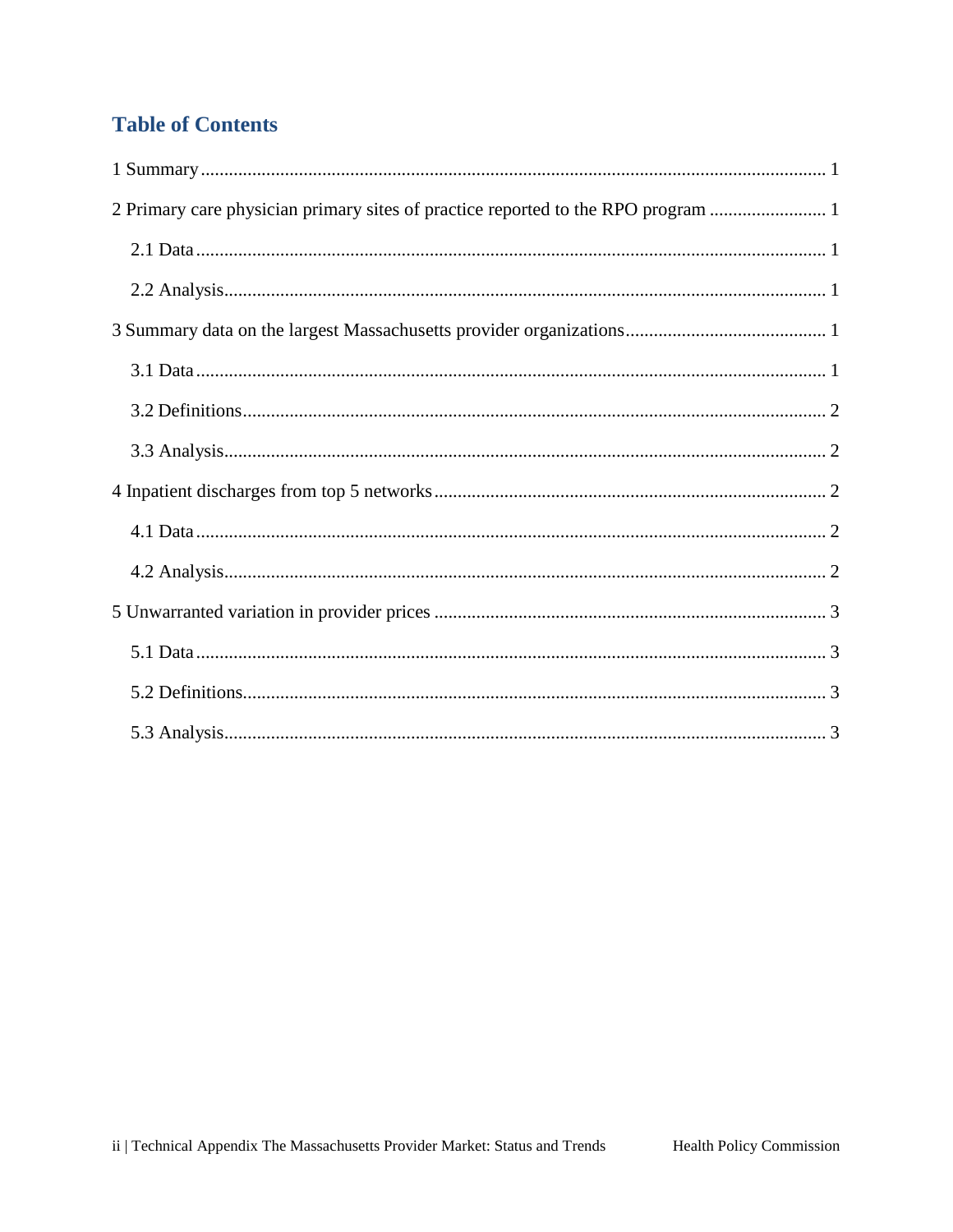#### <span id="page-2-0"></span>**1 Summary**

This appendix describes the Health Policy Commission's (HPC's) approach to the analyses contained in **Chapter 3: "The Massachusetts Provider Market: Status and Trends"**.

# <span id="page-2-1"></span>**2 Primary care physician primary sites of practice reported to the Registry of Provider Organization program**

#### <span id="page-2-2"></span>**2.1 Data**

The HPC used the Registration of Provider Organizations (RPO) data for 2015. The RPO dataset includes data from Massachusetts provider organizations that either receive \$25 million in Net Patient Service Revenue from commercial payers or that participate in payer contracts with downside risk. The dataset captures each provider organization's internal corporate structure, including information on its corporate affiliates, licensed facilities, and physicians, as well as information on its external contracting and clinical relationships with other providers. For more on this data set, see **Technical Appendix C: "Data Sources**".

#### <span id="page-2-3"></span>**2.2 Analysis**

In this analysis, the HPC mapped the primary site of practice *only* for physicians that reported provider organizations identified as either a "PCP" or "Both [PCP and specialist]" in a "PCP status" field. The HPC excluded physicians with a primary site of practice outside of Massachusetts. Some physicians are reported more than once in the dataset (e.g., if two provider organizations establish payer contracts on behalf of the physician, both provider organizations would list that physician its physician roster); physicians reported in the dataset more than once with the same primary site of practice listed each time were included only once in the analysis. However, if a physician was reported more than once by separate provider organizations and such organizations listed different primary sites of practice, each primary site of practice was included.

## <span id="page-2-4"></span>**3 Summary data on the largest Massachusetts provider organizations**

#### <span id="page-2-5"></span>**3.1 Data**

The HPC used the Registration of Provider Organizations (RPO) data. For additional information on the RPO dataset, see section 2.1 of this appendix and **Technical Appendix C: "Data Sources"**.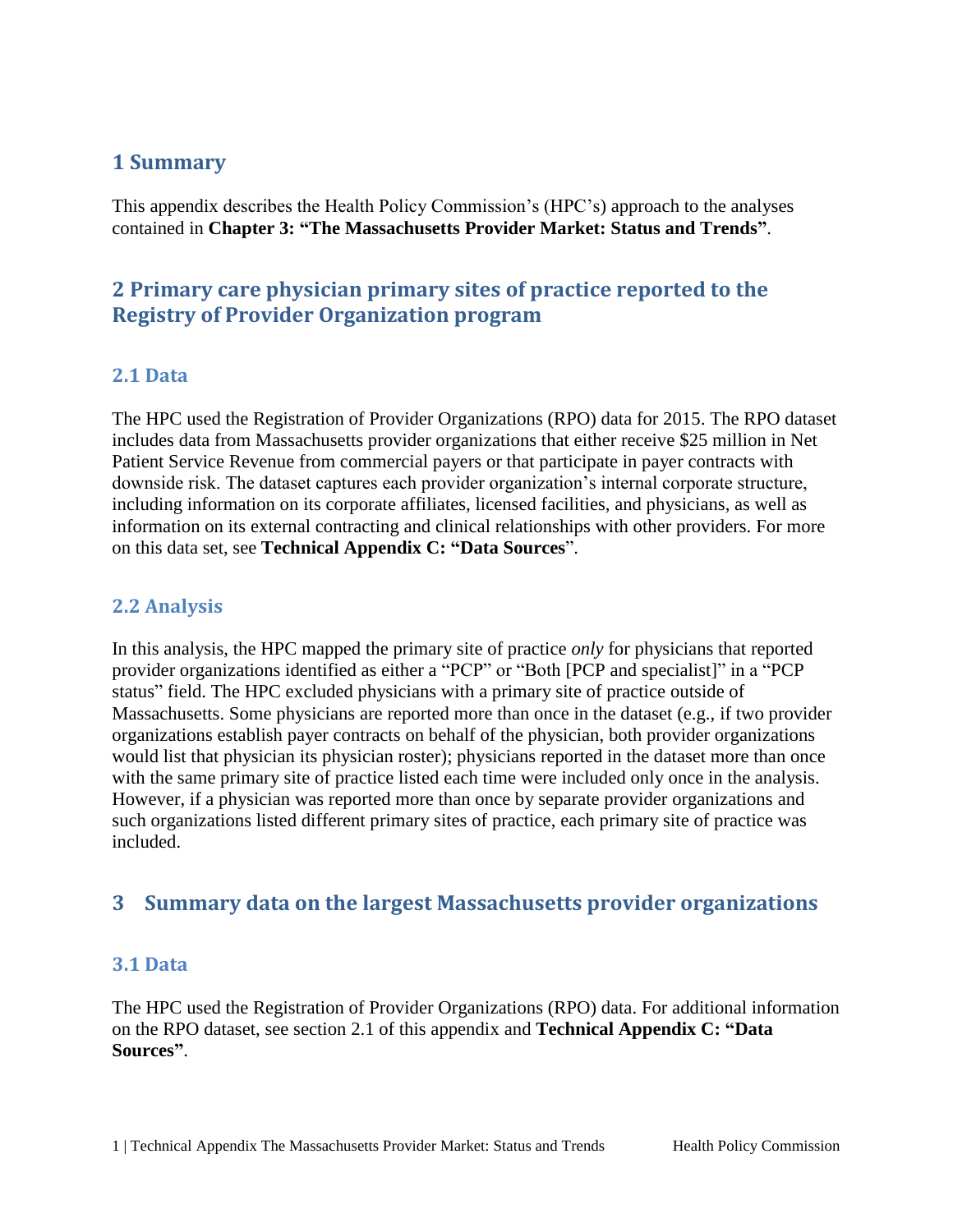#### <span id="page-3-0"></span>**3.2 Definitions**

#### • Corporate Affiliation

Any relationship between two entities that reflects, directly or indirectly, a partial or complete controlling interest or partial or complete common control.

#### • Contracting Affiliation

Any relationship between a provider organization and another provider or provider organization for the purposes of negotiating, representing, or otherwise acting to establish contracts for the payment of health care services, including for payment rates, incentives, and operating terms, with a carrier or third-party administrator.

• Pediatricians

Provider organizations were directed to use their own internal methodology when determining whether or not to classify a physician as a pediatrician. In the event that the provider organization did not have an existing methodology to classify physicians as pediatricians, the MA-RPO program asked that they consider classifying a physician as a pediatrician if a majority of the physician's patients are pediatric patients.

#### <span id="page-3-1"></span>**3.3 Analysis**

In **Exhibit 3.2**, Summary data on the largest Massachusetts provider organizations, the HPC included summary data for the eight largest provider organizations in Massachusetts as determined by commercial adult primary care market share statewide (by visits or by revenue), based on current affiliations and 2013 All-Payer Claims Database data.

Main sites of acute hospitals that are on the same license, but that have separate addresses that are not geographically proximate (e.g., located in different zip codes), were counted separately for the purposes of **Exhibit 3.2**.

Physicians listed as "Both [PCP and specialist]" in response to a PCP status question were included in both the PCP and the specialist counts, but were counted only once in the overall total number of physicians reported.

# <span id="page-3-2"></span>**4 Inpatient discharges from top 5 networks**

#### <span id="page-3-3"></span>**4.1 Data**

The HPC used the Center for Health Information and Analysis (CHIA) Hospital Inpatient Discharge Database (HIDD) for FY 2012 to 2015. For additional information on this data source, see **Technical Appendix: "Data Sources."** 

#### <span id="page-3-4"></span>**4.2 Analysis**

Using data from the HIDD, the HPC counted commercial discharges from each acute care hospital (excluding Shriners' two hospitals, as well as federal hospitals, long-term care hospitals,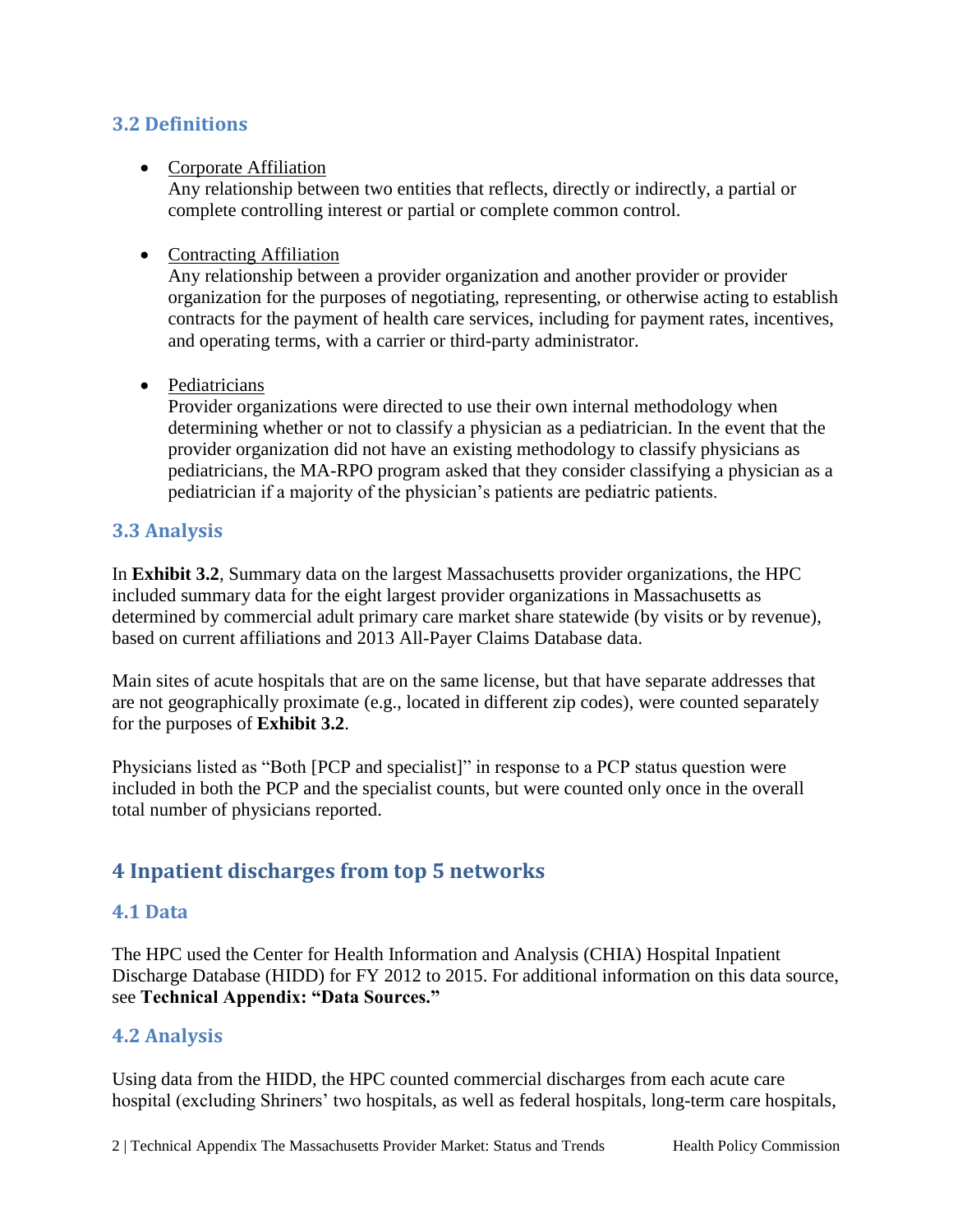and psychiatric hospitals) in Massachusetts. For this analysis, discharges were limited to Massachusetts residents enrolled in commercial plans. Additional exclusions were made for patients with lengths of stay longer than 180 days, normal newborns (to avoid double counting discharges), and discharges that fell within major diagnostic categories (MDCs) 19 and 20 (Mental Diseases and Disorders, and Alcohol/Drug Use or Induced Mental Disorders, respectively).

Hospitals were grouped by network, which include both contracting and corporate affiliations. The networks were then sorted by number of discharges. The top five networks are defined by the HPC as the five highest-volume networks. These figures are presented in **Exhibit 3.6**.

# <span id="page-4-0"></span>**5 Unwarranted variation in provider prices**

## <span id="page-4-1"></span>**5.1 Data**

The HPC used the following two data sets from CHIA for **Exhibit 3.7** and **Exhibit 3.8**: Relative Price Databook, 2014 and Acute Hospital Data Appendix, 2014. For more on these data sources, see **Technical Appendix C: "Data Sources".** 

# <span id="page-4-2"></span>**5.2 Definitions**

- Inpatient Net Patient Service Revenue per Case-Mix-Adjusted Discharge (NPSR/CMAD) Inpatient NPSR includes all revenue received for inpatient services from all payers, including any MassHealth supplemental payments attributed to inpatient services. Inpatient NPSR/CMAD is inpatient NPSR divided by the product of hospital discharges and case mix index (adjustments for volume and patient acuity). Each hospital's Inpatient NPSR and CMAD are publicly reported by CHIA.
- Inpatient Relative Price

As described in CHIA's 2016 paper on relative price methodology,<sup>1</sup> relative price (RP) is a "calculated, aggregate measure used to evaluate variation in health care provider prices…RP compares prices paid to different providers within a payer's network, while accounting for differences in the quantity and types of services delivered by providers and for differences in the types of insurance product offered by payers." Inpatient RP is publicly reported by CHIA each year. See *Methodology Paper: Relative Price* for a full description of how RP is calculated.

# <span id="page-4-3"></span>**5.3 Analysis**

l  $^{1}$  Center for Health Information and Analysis. Methodology Paper: Relative Price. 2016 Sep. Available from [http://www.chiamass.gov/assets/docs/r/pubs/16/RP-Methodology-Paper-9-15-16.pdf.](http://www.chiamass.gov/assets/docs/r/pubs/16/RP-Methodology-Paper-9-15-16.pdf) 

<sup>3 |</sup> Technical Appendix The Massachusetts Provider Market: Status and Trends Health Policy Commission